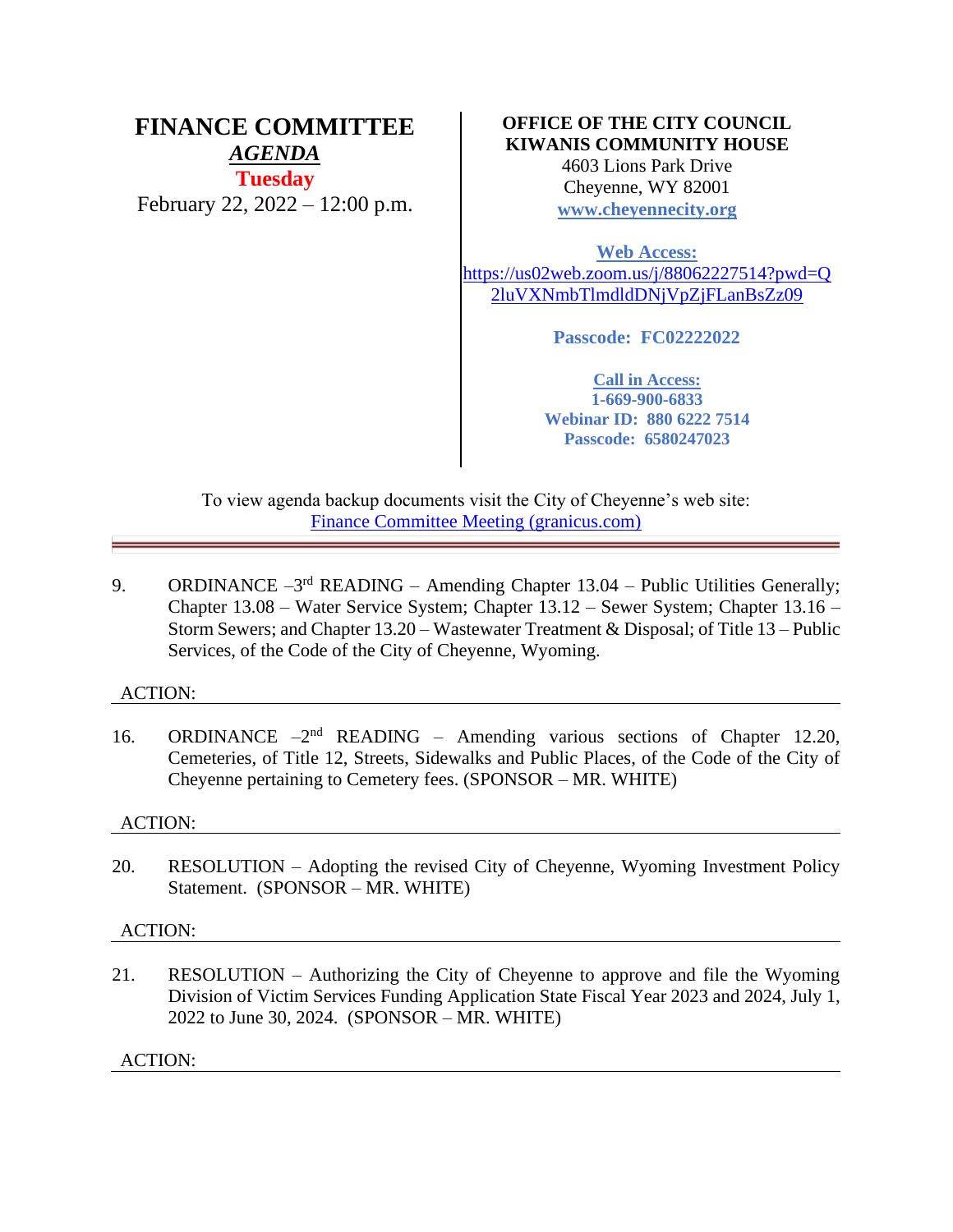23. RESOLUTION – Adopting a fee schedule for Planning and Development projects. (SPONSOR – MR. WHITE)

#### ACTION:

24. RESOLUTION – For Governing Body approval of a one-year Bronze Boot Sponsor relationship between Cheyenne Frontier Days and Miller/Coors for 2022. (SPONSOR – MR. WHITE)

#### ACTION:

#### 25. LEASES/CONTRACTS/LEGAL:

a) Grant of Right-of-Way Easement on City Owned Property, per Exhibit A, between the City of Cheyenne and Cheyenne Light, Fuel and Power Company for a 150' wide right-of-way and easement for construction and maintenance of overhead power facilities. (POSTPONED FROM 02-14-22)

#### ACTION:

d) Professional Services Agreement between the City of Cheyenne and Kyle M. Brandon for City Public Defender legal counsel services.

#### ACTION:

e) Professional Services Agreement between the City of Cheyenne and Veolia ES Technical Solutions, LLC, for the Hazardous Waste Disposal Services Project. (Solid Waste Fund)

#### ACTION:

f) Professional Services Agreement between the City of Cheyenne and Jones Land Surveying, Inc., for professional Land Surveying Services. (2019-2022 1% Sales Tax)

#### ACTION:

g) Professional Services Agreement between the City of Cheyenne and Steil Surveying Services, LLC, for professional Land Surveying Services. (2019-2022 1% Sales Tax)

#### ACTION: